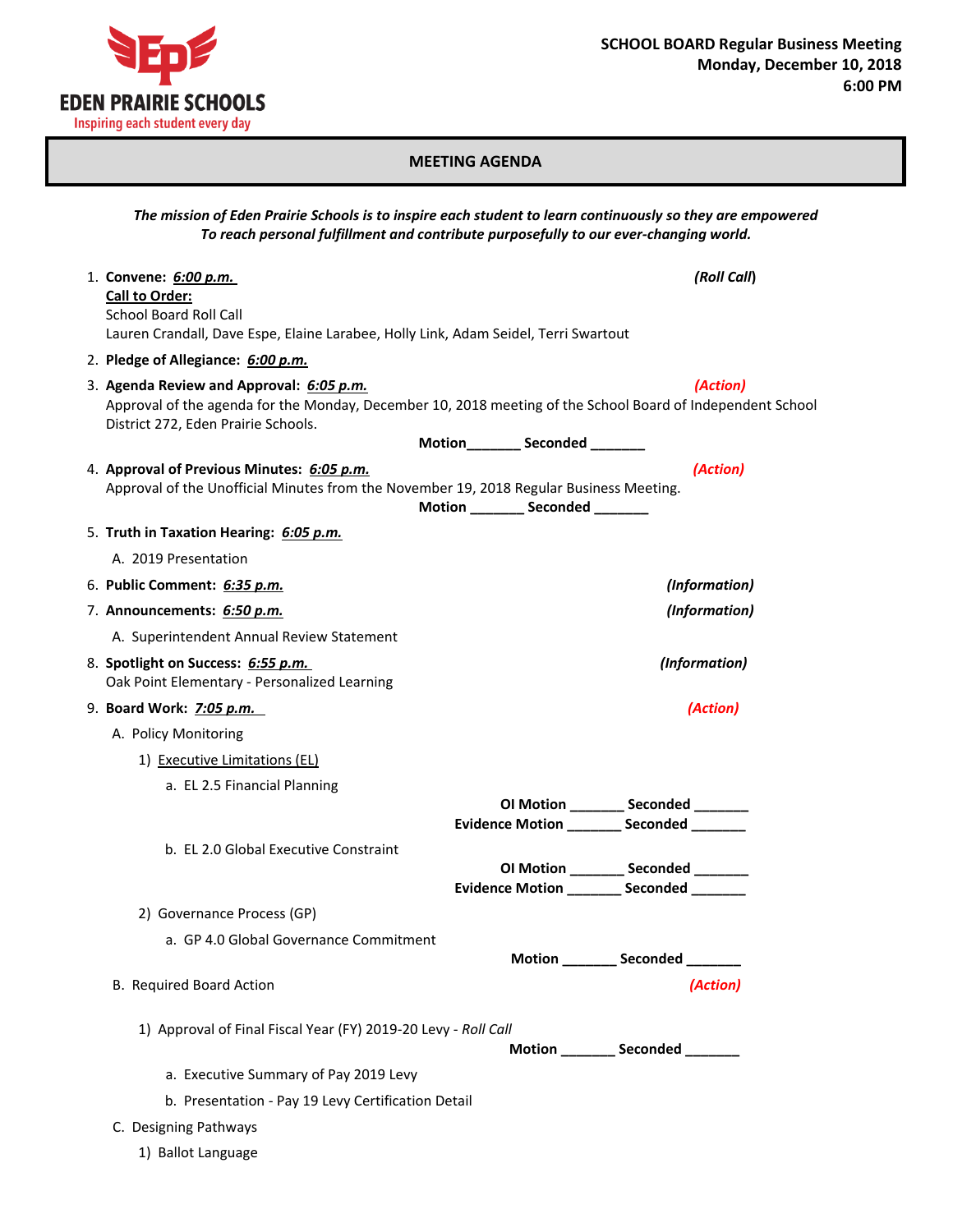| a. Resolution for Option 1                                                                                                                                                                                                                                                                                                                                                                                   |                                   |                                   |  |  |
|--------------------------------------------------------------------------------------------------------------------------------------------------------------------------------------------------------------------------------------------------------------------------------------------------------------------------------------------------------------------------------------------------------------|-----------------------------------|-----------------------------------|--|--|
| b. Resolution for Option 2                                                                                                                                                                                                                                                                                                                                                                                   |                                   |                                   |  |  |
| D. Record of Board Self-Evaluation                                                                                                                                                                                                                                                                                                                                                                           |                                   |                                   |  |  |
| 1) Record of Board Policy Monitoring - Ends & Executive Limitations                                                                                                                                                                                                                                                                                                                                          |                                   | Motion ________ Seconded _______  |  |  |
| 2) Record of Board Self-Evaluation - Governance Policies                                                                                                                                                                                                                                                                                                                                                     |                                   | Motion ________ Seconded _______  |  |  |
| (Action)<br>10. Superintendent Consent Agenda: 7:35 p.m.<br>Management items the Board would not act upon in Policy Governance, but require Board approval from outside<br>entities.                                                                                                                                                                                                                         |                                   |                                   |  |  |
|                                                                                                                                                                                                                                                                                                                                                                                                              |                                   | Motion ________ Seconded _______  |  |  |
| A. Monthly Reports                                                                                                                                                                                                                                                                                                                                                                                           |                                   |                                   |  |  |
| 1) Human Resources Report                                                                                                                                                                                                                                                                                                                                                                                    |                                   |                                   |  |  |
| 2) Business Services Reports                                                                                                                                                                                                                                                                                                                                                                                 |                                   |                                   |  |  |
| a. Board Business                                                                                                                                                                                                                                                                                                                                                                                            |                                   |                                   |  |  |
| 11. Board Education & Required Reporting:                                                                                                                                                                                                                                                                                                                                                                    |                                   |                                   |  |  |
| 12. Superintendent's Incidental Information Report: 7:40 p.m.<br>(Information)<br>Incidental Information is considered as "nice to know" information regarding district business. Monitoring and<br>decision-making information are handled elsewhere on the agenda. These items are not open for debate, but rather<br>for awareness and understanding. (Supports EL 2.9 in general and 2.9.6 specifically) |                                   |                                   |  |  |
| A. Math Update                                                                                                                                                                                                                                                                                                                                                                                               |                                   |                                   |  |  |
| 13. Board Action on Committee Reports & Minutes: 7:50 p.m.                                                                                                                                                                                                                                                                                                                                                   |                                   | (Action)                          |  |  |
| A. Board Development Committee (Holly Link, Lauren Crandall)                                                                                                                                                                                                                                                                                                                                                 |                                   |                                   |  |  |
| 1) Proposed School Board Processes & Procedures                                                                                                                                                                                                                                                                                                                                                              |                                   |                                   |  |  |
| a. New Member Presentation                                                                                                                                                                                                                                                                                                                                                                                   |                                   | Motion ________ Seconded ______   |  |  |
| b. Officer Election Process                                                                                                                                                                                                                                                                                                                                                                                  |                                   | Motion _________ Seconded _______ |  |  |
| c. Committee Business                                                                                                                                                                                                                                                                                                                                                                                        |                                   | Motion ________ Seconded _______  |  |  |
| d. New Policy Introductions                                                                                                                                                                                                                                                                                                                                                                                  |                                   |                                   |  |  |
|                                                                                                                                                                                                                                                                                                                                                                                                              |                                   | Motion _________ Seconded _______ |  |  |
| e. Add to or Amend an Agenda, Add a Work Plan Item                                                                                                                                                                                                                                                                                                                                                           |                                   |                                   |  |  |
|                                                                                                                                                                                                                                                                                                                                                                                                              |                                   | Motion Seconded                   |  |  |
| B. Community Linkage Committee (Dave Espe, Holly Link, Terri Swartout)                                                                                                                                                                                                                                                                                                                                       |                                   |                                   |  |  |
| 1) CLC Minutes for 11/30/18                                                                                                                                                                                                                                                                                                                                                                                  |                                   |                                   |  |  |
| 2) School Board Meet & Greet Proposed Invitation Samples                                                                                                                                                                                                                                                                                                                                                     |                                   |                                   |  |  |
| C. Negotiations Committee (Elaine Larabee, Adam Seidel, Lauren Crandall)                                                                                                                                                                                                                                                                                                                                     |                                   |                                   |  |  |
| D. Policy Committee (Elaine Larabee, Adam Seidel, Terri Swartout)                                                                                                                                                                                                                                                                                                                                            |                                   |                                   |  |  |
| 14. Other Board Updates (AMSD, WMEP, ISD 287, PTO): 8:10 p.m.<br>A. AMSD (Association of Metropolitan Schools) - Holly Link & Terri Swartout<br>B. WMEP (West Metro Education Program) - Dave Espe<br>C. ISD 287 (Intermediate School District 287) - Open                                                                                                                                                   |                                   | (Information)                     |  |  |
| 15. Board Work Plan: 8:20 p.m.                                                                                                                                                                                                                                                                                                                                                                               |                                   |                                   |  |  |
| A. "Proposed" Work Plan Changes Document                                                                                                                                                                                                                                                                                                                                                                     |                                   | (Action)                          |  |  |
|                                                                                                                                                                                                                                                                                                                                                                                                              | Motion _________ Seconded _______ |                                   |  |  |
| B. 2018-19 Annual Work Plan                                                                                                                                                                                                                                                                                                                                                                                  |                                   |                                   |  |  |
| C. 2018-2019 School Board Meeting Calendar                                                                                                                                                                                                                                                                                                                                                                   |                                   |                                   |  |  |